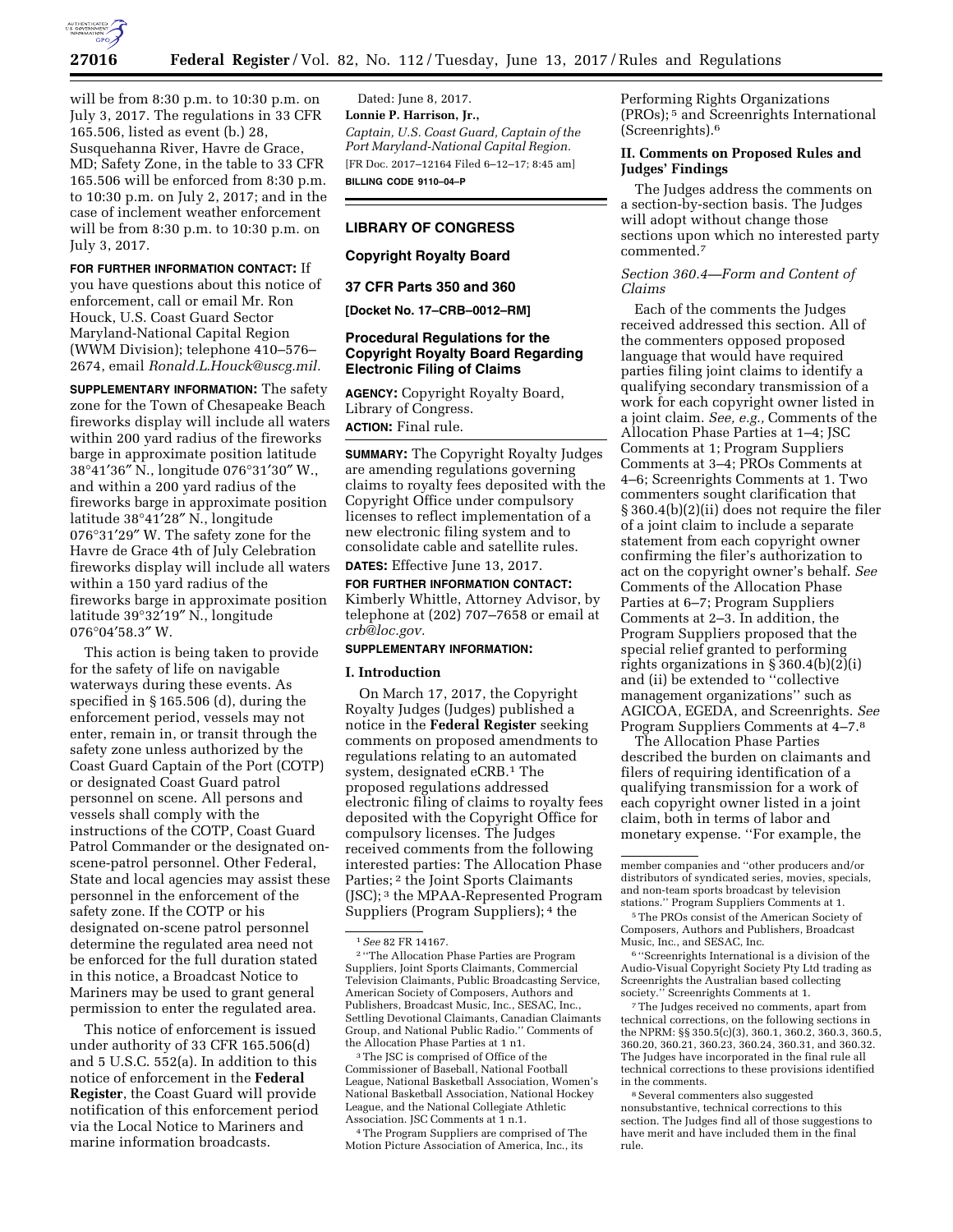last time one of the Allocation Phase Parties . . . undertook such a task, it expended approximately 300 hours annually to identify secondary transmissions . . . . [F]or many copyright owners' claims it would require merging commercially available and expensive broadcast programming databases with cable carriage data . . . .'' Comments of the Allocation Phase Parties at 3. The Allocation Phase Parties also noted that the Copyright Office had considered and ultimately rejected the same requirement in 1994. *Id.* at 2–3. In the face of unanimous opposition from interested parties, the Copyright Office concluded that ''requiring identification of a secondary transmission for each joint claimant would add in some cases a substantial burden and cost to joint claimants without yielding an appreciable return in administrative efficiency.'' *Id.* at 3 (quoting Final Regulations, Copyright Arbitration Royalty Panels, 59 FR 63025–63028 (Dec. 7, 1994)).

Identifying only a single secondary transmission on a joint claim has very little utility for the Judges. The Judges proposed requiring identification of secondary transmissions for each joint claimant at the claims-filing stage in order to improve the efficiency of distribution proceedings by screening out invalid claims at the earliest possible point in the claims distribution process. The Judges must weigh the potential improvement of administrative efficiency against the cost of compliance on some claimants, and the potential for deterring the filing of meritorious claims. On balance, the Judges find that the burden outweighs the benefit and will not include the proposed requirement in the final rule. Moreover, given the extremely limited value of identifying a single secondary transmission on a joint claim, the Judges will eliminate that existing requirement as well.9

Similar considerations apply to § 360.4(b)(2)(ii). The language the Judges proposed was intended to elicit information from joint claimants regarding their authorization to file claims on behalf of each of the copyright owners listed in the claim. Again, the Judges were seeking to improve the efficiency of distribution proceedings by screening out invalid claims at the earliest possible point in the distribution process. The Judges recognize that the proposal would impose additional cost on some

claimants, potentially deterring them from filing meritorious claims. Consequently, the Judges will omit the proposed the language concerning authorization from the final rule. The Judges will rely instead on the filer's declaration and certification regarding the filer's authority and the veracity of the claim.

The Program Suppliers have proposed that the Judges extend to collective management organizations (CMOs) the existing language that exempts performing rights organizations from the requirement to identify each of the copyright owners covered by a joint claim. The Program Suppliers argued that ''CMOs are distinct from other non-PRO claimants in that they are government-authorized, non-profit entities typically regulated by their native national legislation, and are specifically created to administer audiovisual rights and/or collect royalties on behalf of thousands of rights owners based in their respective countries or regions . . . . Within the context of retransmission royalties, CMOs therefore are similarly situated as PROs.'' Program Suppliers Comments at 5–6.

This is a new proposal that has not been reviewed or commented upon by any interested parties (other than the Program Suppliers). The administrative record is limited to a brief discussion in the Program Suppliers Comments. The Judges are not prepared to extend the existing exemption to a potentially broad group of entities on this basis. The final rule will not include the Program Suppliers' proposal.

### *Section 360.22—Form and Content of Claims*

The PROs urged the Judges to revise this provision to permit filers of joint claims to submit a list of joint claimants in electronic form. PROs Comments at 7. The PROs ''anticipate[d]''—correctly that eCRB will accommodate lists of claimants in electronic format, and seek express acknowledgement in the regulation. In addition, the PROs sought language that would permit parties filing joint claims by mail or hand delivery to provide claimant lists on a CD or other electronic format.

Claims filed through eCRB are entirely electronic. eCRB will permit a person filing a joint claim to list up to ten claimants in the webform. For joint claims with more than ten claimants, the filer will be permitted to attach a separate electronic file that lists the claimants. Proposed § 360.4(b)(2)(i) already reflects this eCRB innovation. The Judges will modify proposed § 360.22 to reflect this as well.

In addition, the Judges find the PROs' proposal to permit parties filing joint claims by mail or hand delivery to provide claimant lists on a CD or other electronic format to be reasonable and likely to improve administrative efficiency. The Judges will therefore include this proposal in both the final rule for cable and satellite claims (§ 360.4) and the final rule for DART claims (§ 360.22).

### *Section 360.30—Amendment of Claims*

The Allocation Phase Parties and the Program Suppliers urged the Judges to permit amendment of claims after the claims-filing deadline without requiring the claimant to file a motion with the Judges. *See* Comments of the Allocation Phase Parties at 4–6; Program Suppliers Comments at 7–8. As proposed, § 360.30 would permit claimants to amend claims prior to the claims filing deadline by filing a Notice of Amendment. In the proposed rule, after the statutory claims filing period claimants would be required to file a motion with the Judges demonstrating good cause and lack of prejudice to other claimants.

The Allocation Phase Parties noted that ''[t]he only elements of a claim subject to being amended are those relating to the 'general statement of the nature of the works' being claimed and to the example of a secondary transmission of one of the copyright owner's works establishing the basis of the claim.'' Comments of the Allocation Phase Parties at 5 (citations and footnote omitted).10 They argued that ''amendments of those portions of a claim should be allowed as of right at any time.'' *Id.* The Program Suppliers pointed out that, as drafted, the regulation would require a claimant to file a motion to fix typographical and other nonsubstantive errors after the claims deadline. Program Suppliers Comments at 7. In addition, they noted that ''the Judges typically do not establish docket numbers or official service lists for cable or satellite royalty distribution proceedings until months (or even years) after royalty claims are filed'' making it difficult for claimants to file motions with the Judges. *Id.* at 7– 8.

The Allocation Phase Parties' assertion is mistaken: There are other elements of a claim that may be amended. For example, while the proposed regulation would prohibit

<sup>9</sup> In order to maintain consistency for single and joint claimants, the Judges will eliminate the requirement to identify a secondary transmission from both single and joint claims.

<sup>10</sup>The Allocation Phase Parties also note, correctly, that under the proposal claimants are *required* to update contact information for the filer and copyright owner(s) and are *prohibited* from adding additional claimants after the claims filing deadline.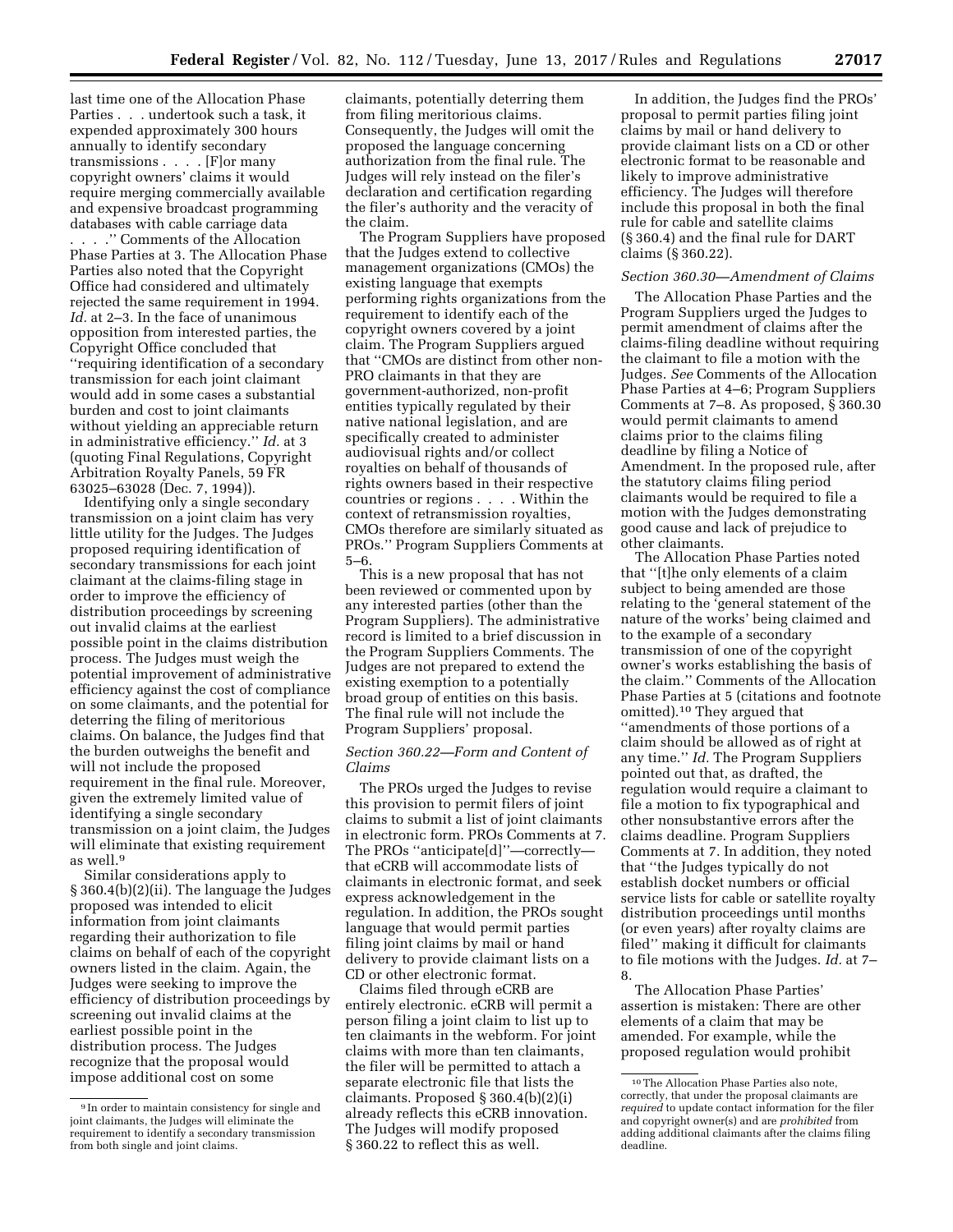filers from adding additional claimants to a joint claim, it would allow a filer to strike claimants that have been included in error. Filers might also need to amend a claim to correct an erroneous corporate name or to reflect a corporate acquisition or name change. In addition, the Allocation Phase Parties failed to note those elements of a claim to DART royalties, such as the list and category of interested copyright parties and identification of the subfund in which they claim, that are not addressed by the final sentence of § 360.30.

Nevertheless, the Allocation Phase Parties are correct in pointing out that the regulations should allow certain amendments as of right after the claims filing deadline. In addition, the Program suppliers are correct in pointing out practical difficulties in filing a motion to amend a claim prior to the initiation of a distribution proceeding.11

The final regulation will permit amendment to filed claims prior to the claims filing deadline as of right. It will also permit amendment to filed claims after the claims filing deadline as of right, provided that the amendment is limited to correcting the general description of the nature of the work, fixing typographical or other nonsubstantive errors in other portions of the claim, or striking a claimant that was erroneously included in a joint claim. The Judges will address the procedure for making any other amendments to filed claims in a separate rulemaking at a later date and after further study.

Having considered all comments from interested parties, the Judges adopt as final rules the changes and additions to 37 CFR parts 350 and 360 detailed in this Final Rule.

#### **Final Regulations**

#### **List of Subjects**

*37 CFR Part 350* 

Administrative practice and procedure, Claims, Copyright, Electronic filing.

## *37 CFR Part 360*

Administrative practice and procedure, Cable royalties, Claims, Copyright, Electronic filing, Satellite royalties.

For the reasons set forth in the preamble, we amend parts 350 and 360 of Title 37 of the Code of Federal Regulations as follows:

## **PART 350—GENERAL ADMINISTRATIVE PROVISIONS**

■ 1. The authority citation for part 350 continues to read as follows:

**Authority:** 17 U.S.C. 803.

■ 2. Amend § 350.5 by adding paragraph (c)(3) to read as follows:

# **§ 350.5 Electronic filing system (eCRB).**

- \* \* \* \* \*  $(c) * * * *$ 
	-

(3) *Claimants.* Any person desiring to file a claim with the Copyright Royalty Board for copyright royalties may obtain an eCRB password for the limited purpose of filing claims by completing the application form available on the CRB Web site.

\* \* \* \* \*

■ 3. Revise part 360 to read as follows:

### **PART 360—FILING OF CLAIMS TO ROYALTY FEES COLLECTED UNDER COMPULSORY LICENSE**

#### **Subpart A—Cable and Satellite Claims**

| Sec. |  |  |
|------|--|--|
|      |  |  |

- 360.1 General.
- 360.2 Definitions. Time of filing.
- 
- 360.4 Form and content of claims. 360.5 Copies of claims.
- 

## **Subpart B—Digital Audio Recording Devices and Media (DART) Royalty Claims**

### 360.20 General.

- 360.21 Time of filing.<br>360.22 Form and cont
- 360.22 Form and content of claims.<br>360.23 Copies of claims.
- 360.23 Copies of claims.
- Content of notices regarding independent administrators.

#### **Subpart C—Rules of General Application**

- 360.30 Amendment of claims.
- 360.31 Withdrawal of claims.
- Reinstatement of previously withdrawn claims.
- **Authority:** 17 U.S.C. 801, 803, 805. Subpart A also issued under 17 U.S.C.  $111(d)(4)$  and  $119(b)(4)$ .
- Subpart B also issued under 17 U.S.C.  $1007(a)(1)$ .

Subpart C also issued under 17 U.S.C.  $111(d)(4)$ ,  $119(b)(4)$  and  $1007(a)(1)$ .

## **Subpart A—Cable and Satellite Claims**

#### **§ 360.1 General.**

This subpart prescribes procedures under 17 U.S.C. 111(d)(4)(A) and 17 U.S.C. 119(b)(4) whereby parties claiming entitlement to cable compulsory license royalty fees or satellite compulsory license royalty fees must file claims with the Copyright Royalty Board.

#### **§ 360.2 Definitions.**

For purposes of this subpart, the following definitions will apply:

*Cable compulsory license royalty fees*  means royalty fees deposited with the Copyright Office pursuant to 17 U.S.C. 111.

*Performing rights society* has the meaning set forth in 17 U.S.C. 101.

*Satellite compulsory license royalty fees* means royalty fees deposited with the Copyright Office pursuant to 17 U.S.C. 119.

### **§ 360.3 Time of filing.**

(a) During the month of July each year, any party claiming to be entitled to cable compulsory license royalty fees or satellite compulsory license royalty fees for secondary transmissions during the preceding calendar year must file a claim or claims with the Copyright Royalty Board. No party will receive royalty fees for secondary transmissions during the specified period unless the party has filed a timely claim to the fees. Claimants may file claims jointly or as a single claim. Claimants must file separate claims for cable compulsory license royalty fees and satellite compulsory license royalty fees. The Copyright Royalty Board will reject any claim that purports to be for both cable and satellite royalty fees.

(b) Claims filed with the Copyright Royalty Board will be considered timely filed only if they are filed online through eCRB or by mail or hand delivery in accordance with § 301.2 during the month of July, as determined in accordance with § 350.7.

(c) Notwithstanding paragraphs (a) and (b) of this section, in any year in which July 31 falls on a Saturday, Sunday, holiday, or other nonbusiness day within the District of Columbia or the Federal Government, the due date for claims to cable or satellite compulsory license royalty fees will be the first business day in August.

(d) In the event the Copyright Royalty Board does not receive a claim that was properly addressed and mailed, the filer may prove proper filing of the claim if it was sent by certified mail return receipt requested, and the filer produces a receipt bearing a July date stamp of the United States Postal Service. The Copyright Royalty Board will accept no other offer of proof in lieu of the return receipt.

(e) For claims filed electronically through eCRB, the Copyright Royalty Board will accept the confirmation email generated by eCRB as proof of filing. The Copyright Royalty Board will accept no other offer of proof regarding claims filed electronically through eCRB.

<sup>11</sup>The eCRB system will establish a docket number for distribution proceedings concurrently with the filing of the first claim in each category. Assignment of the docket number alone, however, will not trigger filing Petitions to Participate, which are the source documents for lists of participants requiring notice of proceeding activities.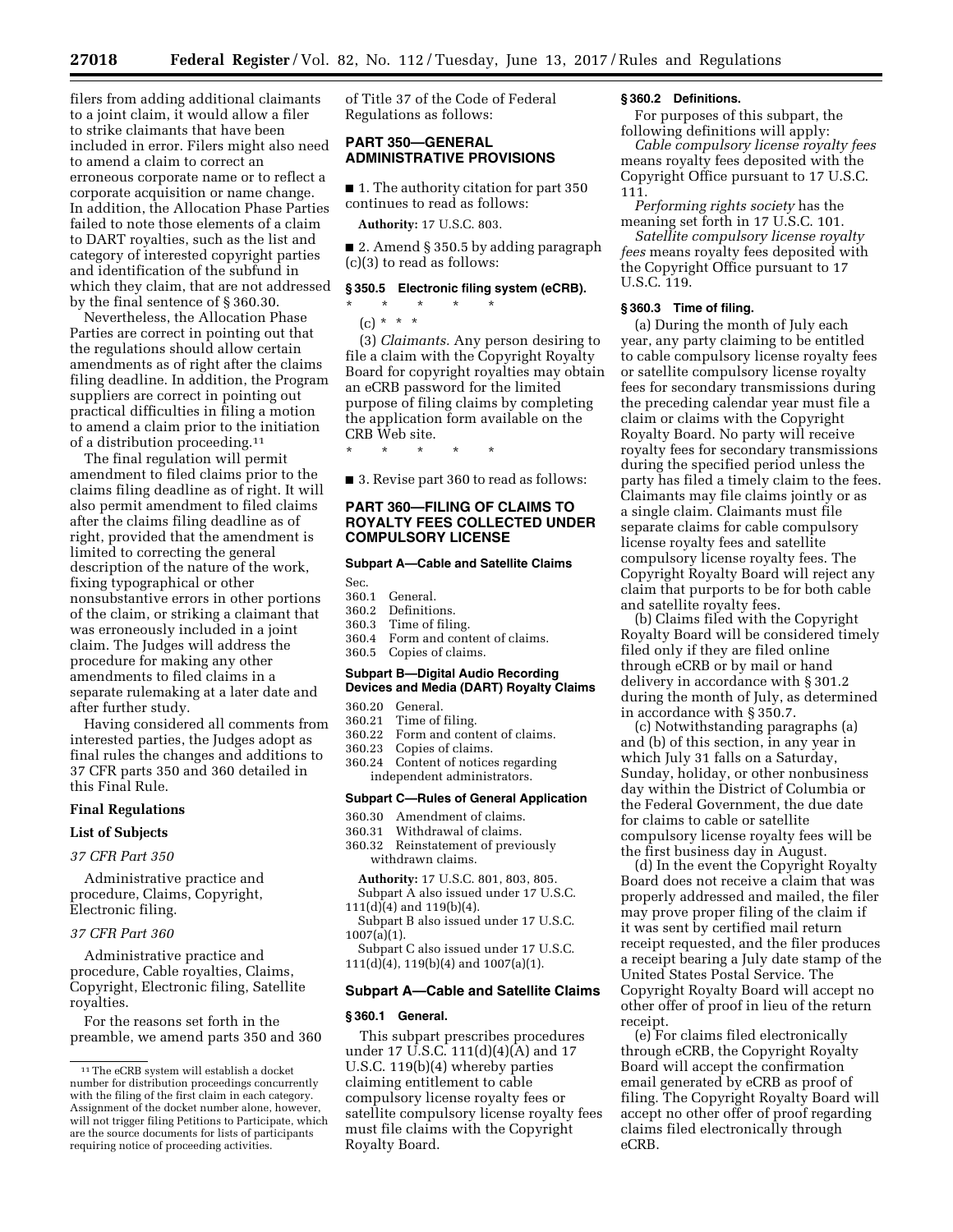#### **§ 360.4 Form and content of claims.**

(a) *Forms.* (1) Each filer must use the form prescribed by the Copyright Royalty Board to claim cable compulsory license royalty fees or satellite compulsory license royalty fees and must provide all information required by that form and its accompanying instructions.

(2) Copies of claim forms are available:

(i) On the Copyright Royalty Board Web site at *<http://www.crb.gov/claims/>*  during the month of July for claims filed with the Copyright Royalty Board by mail or by hand delivery;

(ii) On the Copyright Royalty Board Web site at *<http://www.crb.gov/cable/>* (for cable claims) or *[http://www.crb.gov/](http://www.crb.gov/satellite/) [satellite/](http://www.crb.gov/satellite/)* (for satellite claims) during the month of July for claims filed online through eCRB; and

(iii) Upon request to the Copyright Royalty Board by mail at the address set forth in § 301.2(a), by email at the address set forth in § 301.2(d), or by telephone at (202) 707–7658.

(b) *Content*—(1) *Single claim.* A claim filed on behalf of a single copyright owner of a work or works secondarily transmitted by a cable system or satellite carrier must include the following information:

(i) The full legal name, address, and email address of the copyright owner entitled to claim the royalty fees.

(ii) A statement of the nature of the copyright owner's work(s) that has (have) been secondarily transmitted by a cable system or satellite carrier establishing a basis for the claim.

(iii) The name, telephone number, full mailing address, and email address of the person or entity filing the single claim. The information contained in a filer's eCRB profile shall fulfill this requirement for claims submitted through eCRB.

(iv) The name, telephone number, and email address of the person whom the Copyright Royalty Board can contact regarding the claim.

(v) An original signature of the copyright owner or of a duly authorized representative of the copyright owner, except for claims filed online through eCRB.

(vi) A declaration of authority to file the claim and a certification of the veracity of the information contained in the claim and the good faith of the person signing in providing the information. Penalties for fraud and false statements are provided under 18 U.S.C. 1001 *et seq.* 

(2) *Joint claim.* A claim filed on behalf of more than one copyright owner whose works have been secondarily transmitted by a cable system or satellite

carrier must include the following information:

(i) With the exception of joint claims filed by a performing rights society on behalf of its members, a list including the full legal name, address, and email address of each copyright owner whose claim(s) are included in the joint claim. Claims filed online through eCRB must include an Excel spreadsheet containing the information if the number of joint claimants is in excess of ten. For claims filed by mail or hand delivery, the list containing the name of each claimant to the joint claim may be provided in a single Excel spreadsheet on CD, DVD, or other electronic storage medium.

(ii) A general statement of the nature of the copyright owners' works that have been secondarily transmitted by a cable system or satellite carrier establishing a basis for the joint claim.

(iii) The name, telephone number, full mailing address, and email address of the person or entity filing the joint claim. The information contained in a filer's eCRB profile shall fulfill this requirement for claims submitted through eCRB.

(iv) The name, telephone number, and email address of a person whom the Copyright Royalty Board can contact regarding the claim.

(v) Original signatures of the copyright owners identified on the joint claim or of a duly authorized representative or representatives of the copyright owners, except for claims filed online through eCRB.

(vi) A declaration of authority to file the claim and a certification of the veracity of the information contained in the claim and the good faith of the person signing in providing the information. Penalties for fraud and false statements are provided under 18 U.S.C. 1001 *et seq.* 

(c) *Changes.* In the event the legal name and/or address of the copyright owner entitled to royalties or the person or entity filing the claim changes after the filing of the claim, the filer or the copyright owner shall notify the Copyright Royalty Board of the change. Any other proposed changes or amendments must be submitted in accordance with 37 CFR 360.30. If the good faith efforts of the Copyright Royalty Board to contact the copyright owner or filer are frustrated because of outdated or otherwise inaccurate contact information, the claim may be subject to dismissal. A person or entity that filed a claim online through eCRB must notify the Copyright Royalty Board of any change of name or address by updating the eCRB profile for that person or entity through eCRB as required by 37 CFR 350.5(g).

#### **§ 360.5 Copies of claims.**

Following the instructions outlined in 37 CFR 301.2, a claimant must file an original and one copy of the claim to cable or satellite compulsory license royalty fees at the address(es) listed for each claim submitted to the Copyright Royalty Board by hand delivery or by U.S. mail.

## **Subpart B—Digital Audio Recording Devices and Media (DART) Royalty Claims**

#### **§ 360.20 General.**

This subpart prescribes procedures whereby an interested copyright party, as defined in 17 U.S.C. 1001(7), claiming to be entitled to royalty payments made for the importation and distribution in the United States, or the manufacture and distribution in the United States, of digital audio recording devices and media (DART) pursuant to 17 U.S.C. 1006, shall file claims with the Copyright Royalty Board.

#### **§ 360.21 Time of filing.**

(a) *General.* During January and February of each year, every interested copyright party claiming to be entitled to DART royalty payments made for quarterly periods ending during the previous calendar year must file a claim with the Copyright Royalty Board. Claimants may file claims jointly or as a single claim.

(b) *Consequences of an untimely filing.* No royalty payments for the previous calendar year will be distributed to any interested copyright party who has not filed a claim to those royalty payments during January or February of the following calendar year.

(c) *Authorization.* Any organization or association acting as a common agent for collection and distribution of DART royalty fees must obtain from its members or affiliates separate, specific, and written authorization, signed by members, affiliates, or their representatives, apart from their standard affiliation agreements, for purposes of royalties claim filing and fee distribution relating to the DART Musical Works Fund or Sound Recordings Fund. The written authorization, however, will not be required for claimants to the Musical Works Fund when either:

(1) The agreement between the organization or association and its members or affiliates specifically authorizes the entity to represent its members or affiliates as a common agent before the Copyright Royalty Board in royalty claims filing and fee distribution proceedings; or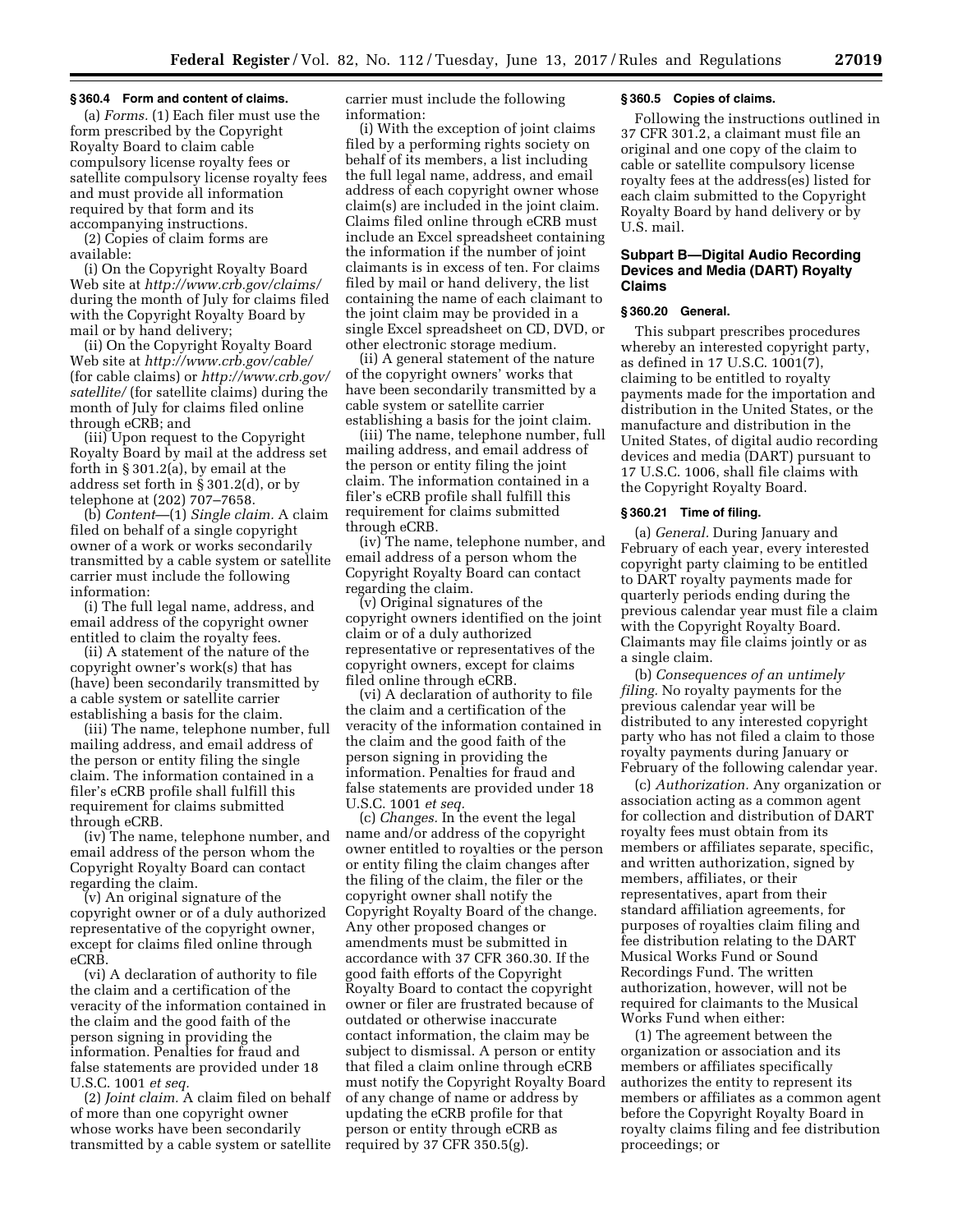(2) The agreement between the organization or association and its members or affiliates, as specified in a court order issued by a court with authority to interpret the terms of the contract, authorizes the entity to represent its members or affiliates as a common agent before the Copyright Royalty Board in royalty claims filing and fee distribution proceedings.

#### **§ 360.22 Form and content of claims.**

(a) *Forms.* (1) Each claim to DART royalty payments must be furnished on a form prescribed by the Copyright Royalty Board and must contain the information required by that form and its accompanying instructions.

(2) Copies of DART claim forms are available:

(i) On the Copyright Royalty Board's Web site at *<http://www.crb.gov/claims>* for claims filed with the Copyright Royalty Board by mail or by hand delivery;

(ii) On the Copyright Royalty Board's Web site at *<http://www.crb.gov/dart/>*  during the months of January and February for claims filed online through eCRB; and

(iii) Upon request to the Copyright Royalty Board, by mail at the address set forth in § 301.2(a), by email at the address set forth in § 301.2(d), or by telephone at (202) 707–7658.

(b) *Content.* Claims filed by interested copyright parties for DART royalty payments must include the following information:

(1) The full legal name and address of the person or entity claiming royalty payments.

(2) The name, telephone number, full mailing address, and email address of the person or entity filing the claim. The information contained in a filer's eCRB profile will fulfill this requirement for claims submitted through eCRB.

(3) The name, telephone number, and email address of a person whom the Copyright Royalty Board can contact regarding the claim.

(4) A statement as to how the claimant fits within the definition of *interested copyright party.* 

(5) A statement as to whether the claim is being made against the Sound Recordings Fund or the Musical Works Fund, as set forth in 17 U.S.C. 1006(b), and as to which Subfund the claim is made. The Subfunds for the Sound Recordings Fund are the Copyright Owners Subfund and the Featured Recording Artists Subfund, The Subfunds for the Musical Works Fund are the Music Publishers Subfund and the Writers Subfund, as described in 17 U.S.C. 1006(b)(1) through (2).

(6) Identification, establishing a basis for the claim, of at least one musical work or sound recording embodied in a digital musical recording or an analog musical recording lawfully made under title 17 of the United States Code that has been distributed (as that term is defined in 17 U.S.C. 1001(6)), and that, during the period to which the royalty payments claimed pertain, has been:

(i) Distributed (as that term is defined in 17 U.S.C. 1001(6)) in the form of digital musical recordings or analog musical recordings; or

(ii) Disseminated to the public in transmissions.

(7) A declaration of the authority to file the claim and of the veracity of the information contained in the claim and the good faith of the person signing in providing the information. Penalties for fraud and false statements are provided under 18 U.S.C. 1001 *et seq.* 

(c) *Signature.* Claims must bear the original signature of the claimant or of a duly authorized representative of the claimant, except for claims filed online through eCRB.

(d) *Changes.* In the event that the legal name and/or address of the claimant changes after the filing of the claim, the claimant must notify the Copyright Royalty Board of the change. Any other proposed changes or amendments must be submitted in accordance with 37 CFR 360.30. If the good faith efforts of the Copyright Royalty Board to contact the claimant are frustrated because of failure to notify the Copyright Royalty Board of a name and/or address change, the claim may be subject to dismissal. A person or entity that filed a claim online through eCRB must notify the Copyright Royalty Board of any change of name or address by updating that person or entity's eCRB profile as required by  $\S$  350.5(g).

(e) *List of claimants.* If the claim is a joint claim, it must include the name of each claimant participating in the joint claim. Filers submitting joint claims online through eCRB on behalf of ten or fewer claimants, must list claimant information directly on the filed joint claim. Filers submitting joint claims on behalf of more than ten claimants must include an Excel spreadsheet listing the full legal name, address, and email address of each claimant included in the joint claim. For joint claims filed by mail or hand delivery, the filer may submit the list containing the name of each claimant included in the joint claim in a single Excel spreadsheet on CD, DVD, or other electronic storage medium.

(f) *Subfunds.* If an interested copyright party intends to file claims against more than one Subfund, each Subfund claim must be filed separately with the Copyright Royalty Board. The Copyright Royalty Board will reject any claim that purports to claim funds from more than one Subfund.

## **§ 360.23 Copies of claims.**

Following the instructions outlined in 37 CFR 301.2, a claimant must file an original and one copy of the claim to DART royalty fees at the address(es) listed for each claim submitted to the Copyright Royalty Board by hand delivery or by U.S. mail.

#### **§ 360.24 Content of notices regarding independent administrators.**

(a) The independent administrator jointly appointed by the interested copyright parties, as defined in 17 U.S.C. 1001(7)(A), and the American Federation of Musicians (or any successor entity) for the purpose of managing and ultimately distributing royalty payments to nonfeatured musicians as defined in 17 U.S.C. 1006(b)(1), must file a notice informing the Copyright Royalty Board of his/her appointment.

(b) The independent administrator jointly appointed by the interested copyright parties, as defined in 17 U.S.C. 1001(7)(A) and the American Federation of Television and Radio Artists (or any successor entity) for the purpose of managing and ultimately distributing royalty payments to nonfeatured vocalists as defined in 17 U.S.C. 1006(b)(1), must file a notice informing the Copyright Royalty Board of his/her appointment.

(c) A notice filed under paragraph (a) or (b) of this section must include the full name, telephone number, mailing address, and email address of the place of business of the independent administrator.

(d) The independent administrator must file the notices identified in paragraphs (a) and (b) of this section through eCRB no later than March 31 of each year, commencing with March 31, 2018.

## **Subpart C—Rules of General Application**

#### **§ 360.30 Amendment of claims.**

Any claimant may amend a filed claim as of right by filing a Notice of Amendment during the statutory period for filing annual claims. After the expiration of the time for filing claims, a claimant may amend a filed claim as of right to correct the general description of the nature of the claimant's work(s), to fix typographical or other nonsubstantive errors in other portions of the claim, or to strike a claimant or interested copyright party